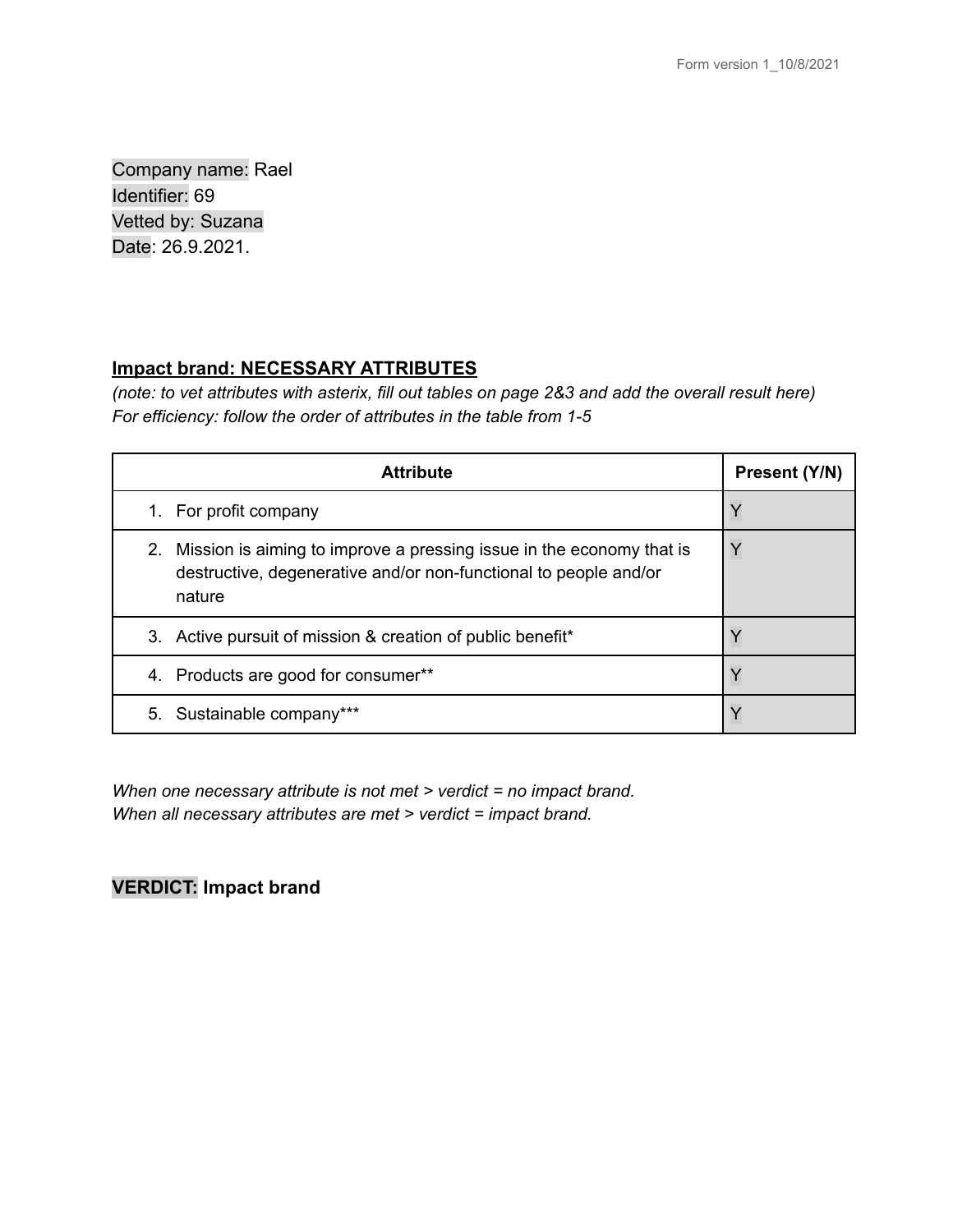## **\*Active pursuit of mission & creation of public benefit**

MISSION: Improving women's lives through holistic feminine care – innovative, natural, and effective solutions for all aspects of her cycle and life.

*There are several combinations of how a brand can pursue its mission actively and earn a 'tick' in the public benefit creation box. Please rate each present attribute with points to indicate its strength. The sum of points must reach the threshold of 40 for the brand to be deemed an 'active public benefit creator'.*

| <b>Attribute</b>                                                | Present (Y/N)<br>and (points) | <b>Strength (points)</b>                                                                                                                 |
|-----------------------------------------------------------------|-------------------------------|------------------------------------------------------------------------------------------------------------------------------------------|
| PBC company structure                                           | N                             | 50 [legally backed public<br>benefit creation]                                                                                           |
| <b>B-corporation</b>                                            | $\overline{N}$                | 30 [high effort and<br>expensive; shows readiness<br>to become a PBC<br>(depending on the state of<br>incorporation)]                    |
| Own projects working towards accomplishing mission              | n/a                           | 30-40 [medium-high effort]                                                                                                               |
| Donation of products to achieve mission                         | 20                            | 20-40 [depending on<br>amount donated relative to<br>company size; relatively<br>passive, yet can still create<br>strong public benefit] |
| Donation of money to other organisations solving the<br>mission | n/a                           | 5-30 [depending on<br>amount donated relative to<br>company size, e.g. 1% For<br>the Planet =5 points;<br>passivel                       |
| Product is a tool to accomplish the mission                     | 30                            | 30 [product and mission are<br>aligned. Represents holistic<br>incorporation of mission,<br>unlikely to be just a 'token'.]              |
| Founder's personal connection to the mission                    | 5                             | 5                                                                                                                                        |

## Necessary minimum threshold for public benefit creation: 40 points

Public benefit points of this company: 55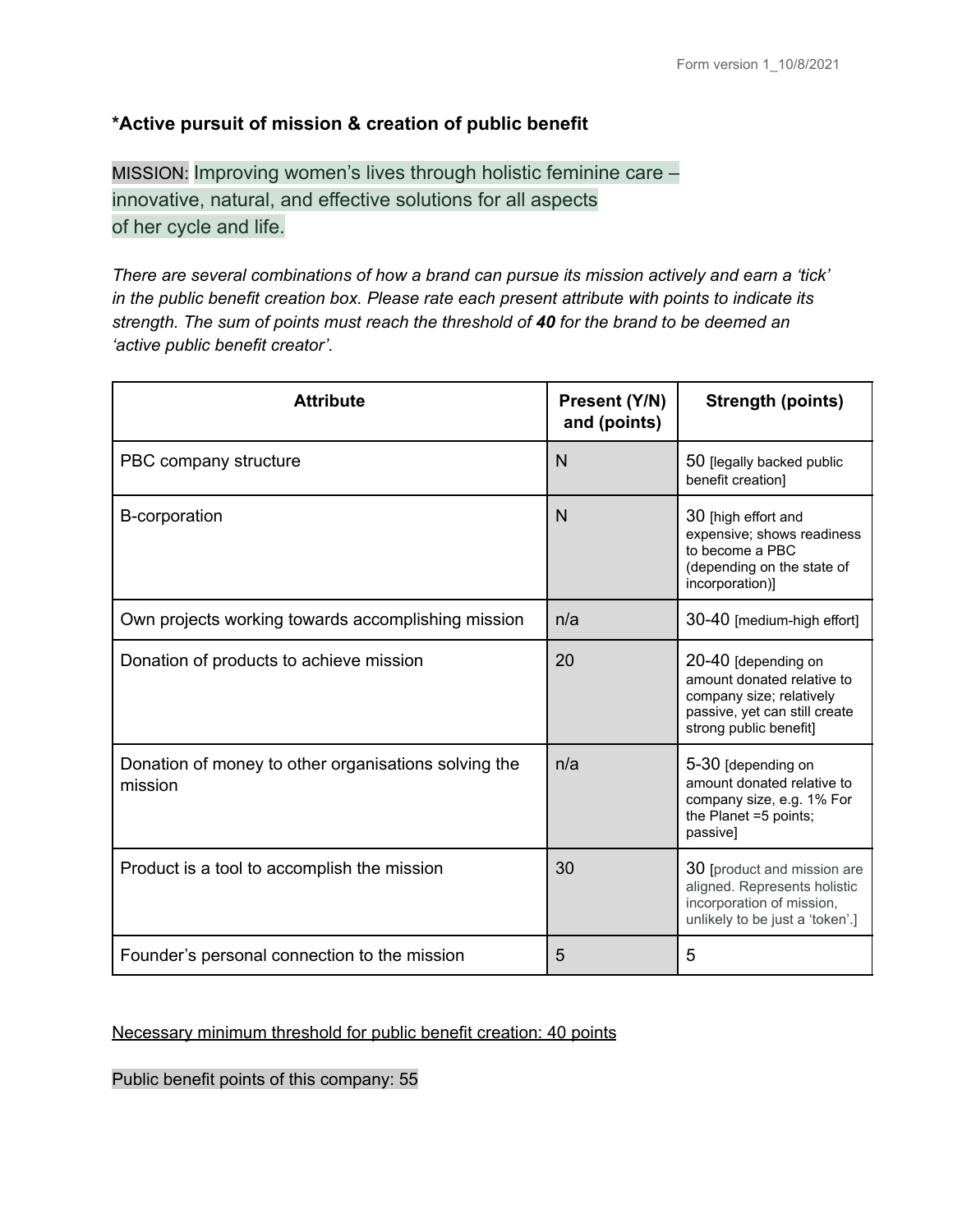Add links to sources used here:

<https://www.getrael.com/pages/rael-gives-back> <https://www.getrael.com/pages/happyperiodsforall> https://www.getrael.com/pages/about-rael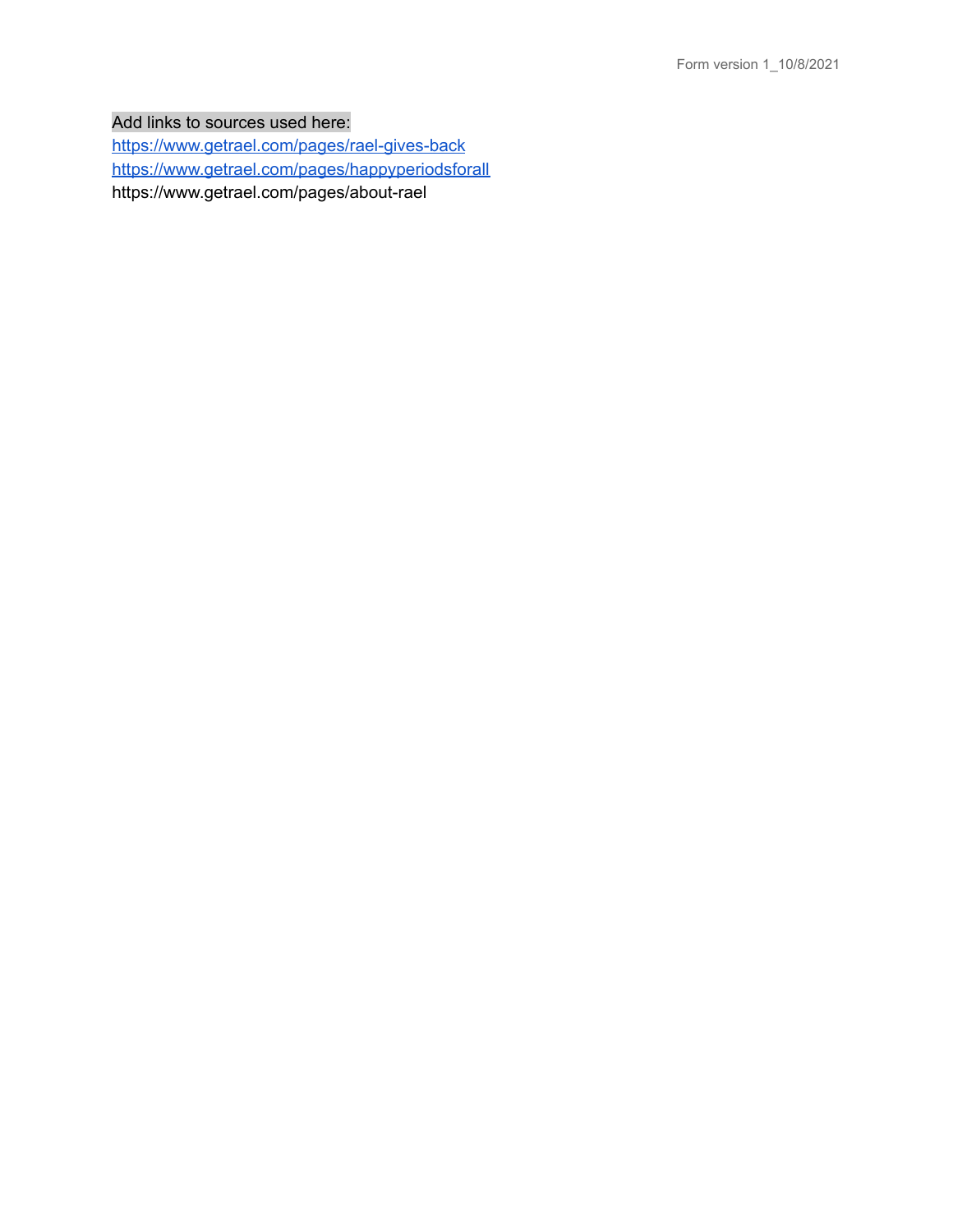### **\*\*Products that provide sustainable value for consumer:**

*Add either Y or N in each grey field.*

Supporting tool for rating: Investigate if customer satisfaction is high *(e.g. reviews are at good on different platforms; genuine, unpaid posts about the performance of the product on social media)*

| <b>Attribute</b>                                                        | Present (Y/N) | <b>Necessary</b> |
|-------------------------------------------------------------------------|---------------|------------------|
| Utilitarian immediate benefit for consumer (high<br>performing product) | Y             | Yes              |
| Long term benefit(s) for consumer                                       | $\checkmark$  | Yes              |
| Materials considered safe according to current<br>scientific standards  | Y             | Yes              |
| Functional design & aesthetic                                           | Y             | Yes              |
| No premium pricing/overpriced                                           |               | Yes              |

#### Add links to sources used here:

<https://www.amazon.com/Rael-Organic-Cotton-Menstrual-Pads/product-reviews/B071VBZLPX> <https://www.getrael.com/collections/pads/products/organic-cotton-pads> https://www.producthunt.com/posts/rael/reviews

#### *Optional for this step (necessary once deemed impact brand):*

Benefit for the consumer now: skin-friendly products, made without harsh chemicals that irritate and inflame your intimate areas (Rael Beauty products are free of Animal Derived Ingredients, Synthetic Fragrance, Artificial Dyes, Parabens, PEGs, Phenoxyethanol, Mineral Oil, Silicones, Sulfates, Phthalates); significantly lower amount of plastics in touch with the skin

Benefit for the consumer long-term: toxin-free materials do not disrupt hormones, or expose you to carcinogens; the permeability of vaginal tissue makes it especially vulnerable to bacteria and toxins, that can cause allergies and TSS (toxic shock syndrome) over time; 'a single menstruator will use somewhere between 5 and 15 thousand pads and tampons, the vast majority of which will wind up in landfills as plastic waste.' Rael helps with lowering the amount of plastics by using recyclable packaging and plant-based applicators.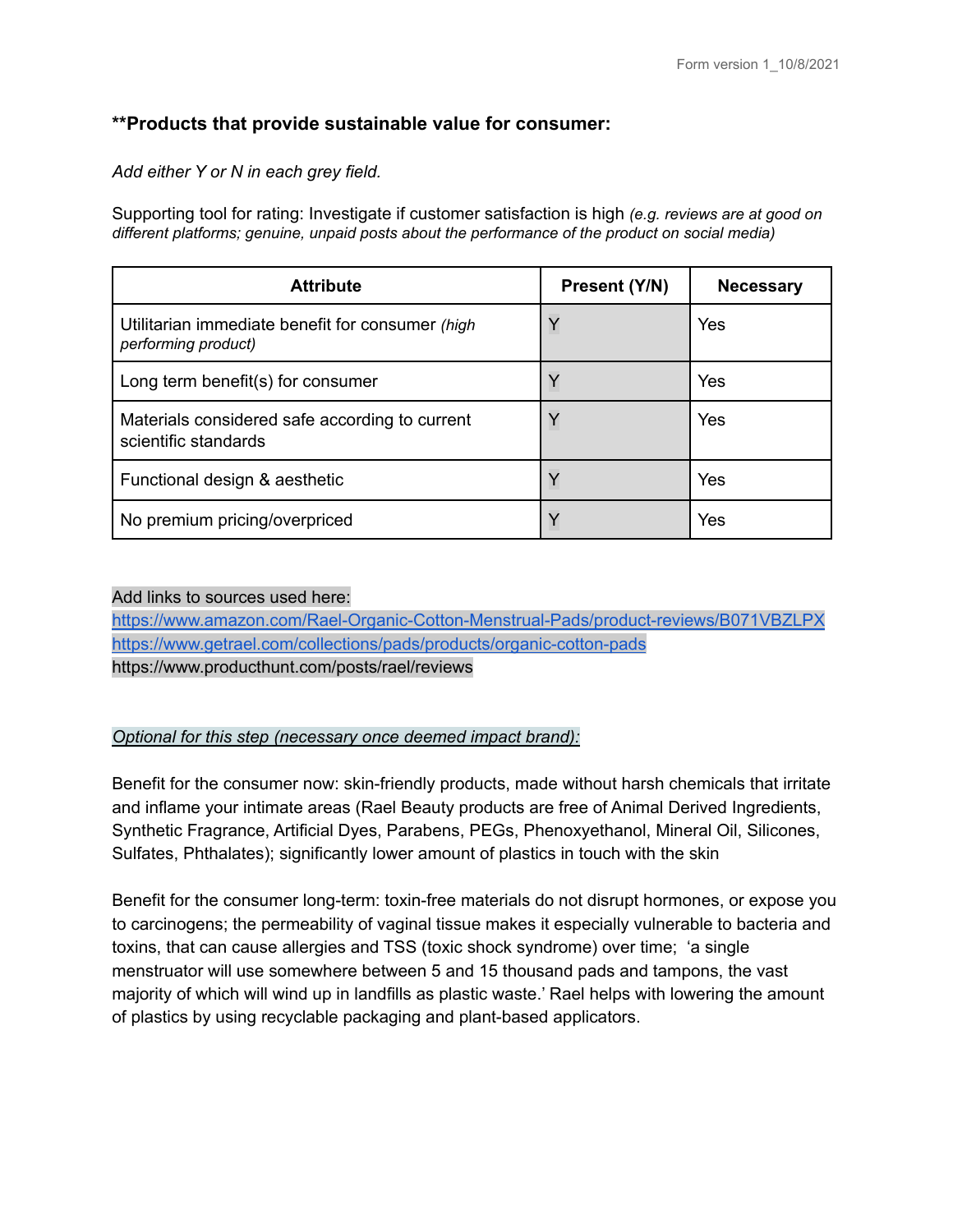## **\*\*\*Sustainable company & sustainable production:**

*Please rate each attribute with the according points to indicate its strength. For the brand to be deemed a 'Sustainable company':*

- *● The sum of points must reach the threshold of 30 points in total, and*
- *● at least a score of 10 for 'transparency' and*
- *● at least 5 points in each of the other domains (colors).*

Add as much info as necessary to each attribute; discuss the choice of points in the table or in *comments where appropriate.*

*<sup>+</sup> Strength: 5 = good; 10 = intermediate; 20 = strong; 30 = law-enforced/certified*

| Attributes influencing sustainability                                                                                                                                                                                                                                                                         | Present (Y/N) &<br>name which +<br>(points) | Strength <sup>+</sup> |
|---------------------------------------------------------------------------------------------------------------------------------------------------------------------------------------------------------------------------------------------------------------------------------------------------------------|---------------------------------------------|-----------------------|
| Materials: The materials or processes used reduce pressure on<br>the environment compared to other mass-adopted alternatives<br>(e.g. waste-reduction, CO2 reduction, reducing dependency on crude<br>oil)                                                                                                    | 10                                          | $5 - 20$              |
| Materials: The materials are not raw materials, but e.g.<br>recycled and/or don't deplete 'resources pool' (e.g. latex<br>harvested from living trees)                                                                                                                                                        | 5                                           | 5                     |
| Materials: The products/materials are recyclable, compostable<br>or degrade harmlessly in the appropriate environment (i.e., don't<br>go to landfill)                                                                                                                                                         | 5                                           | 5                     |
| Operations: Emissions, waste and other negative externalities<br>created by the company's operations are tracked and reduced<br>or offset                                                                                                                                                                     | n/a                                         | $5 - 20$              |
| Operations: The company puts effort towards using some of<br>the industry's safest available processes possible, especially in<br>manufacturing; and reasons are given (e.g. harsh chemicals used<br>in production of viscose are recycled and neutralised appropriately<br>before released into waste water) | n/a                                         | $5 - 10$              |
| Operations: The company puts effort towards reducing<br>packaging and other externalities in their presentation and<br>transportation of products                                                                                                                                                             | 5                                           | $5 - 10$              |
| Stakeholders: The products/materials protect or increase<br>wellbeing of animals (short- or long term)                                                                                                                                                                                                        | 10                                          | $5 - 10$              |